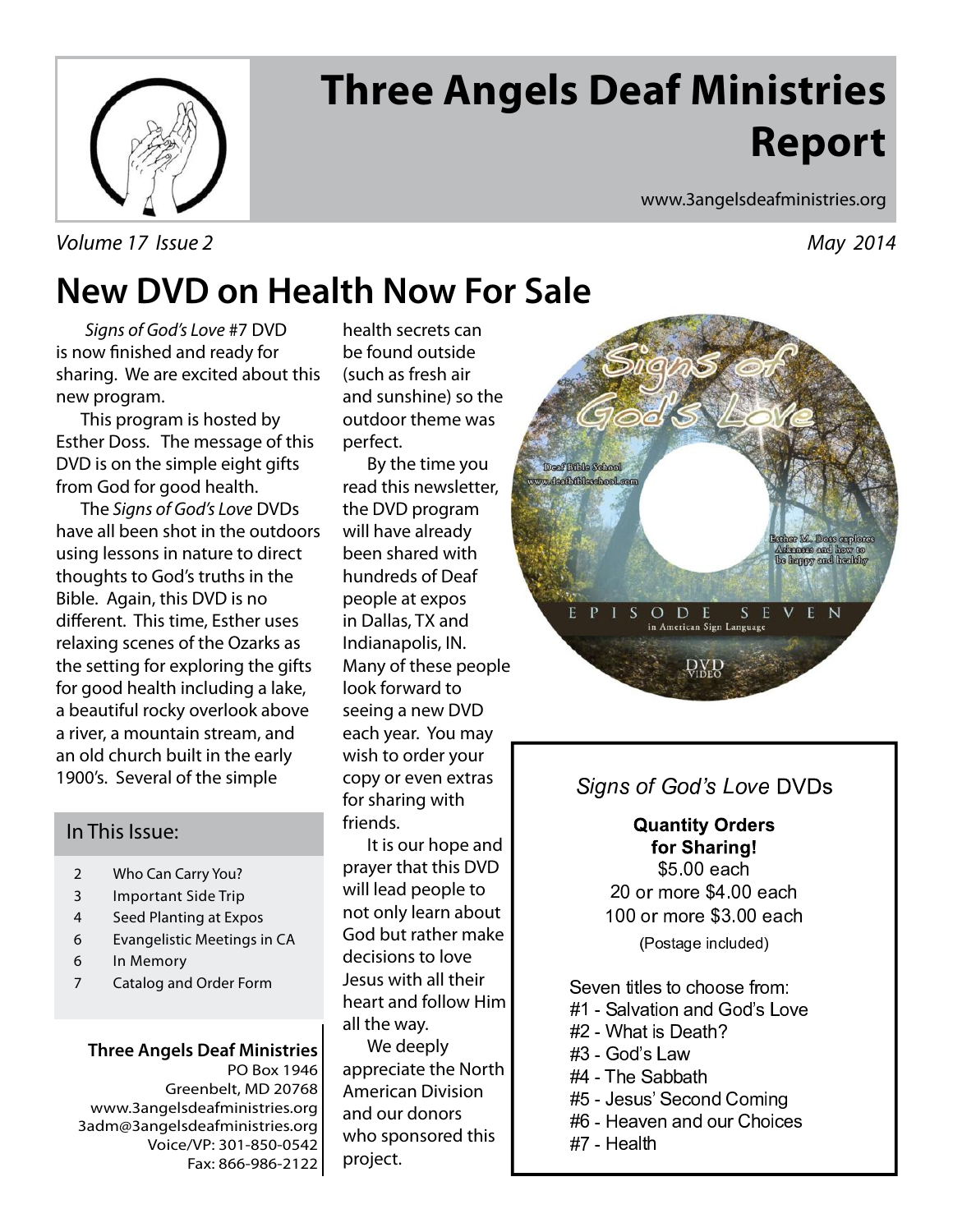## **From the Speaker: Who Can Carry You?**

 "Bel and Nebo bow down. Their idols are carried by animals. The statues are only heavy loads that must be carried; they only make people tired. These gods will all bow down. They cannot save themselves but will all be carried away like prisoners. Family of Jacob, listen to me! All you people from Israel who are still alive, listen! I have carried you since you were born; I have taken care of you from your birth. Even when you are old, I will be the same. Even when your hair has turned gray, I will take care of you. I made you and will take care of you. I will carry you and save you. Can you compare me to anyone? No one is equal to me or like me. Some people are rich with gold and weigh their silver on the scales. They hire a goldsmith, and he makes it into a god. Then they bow down and worship it. They put it on their shoulders and carry it. They set it in its place, and there it stands; it cannot move from its place. People may yell at it, but it cannot answer. It cannot save them from their troubles" (Isaiah 46:1-7 NCV).

 Who is able to carry you if you could not able to walk in the wilderness? Maybe a very strong man can carry you, but only for a while.

 During a backpacking trip, I carried a backpack that weighed about thirty-five pounds. I could carry it but my left foot was hurting badly. My foot had an old injury. After one mile of walking on rough, hilly trails I could not stand the pain so I had to stop and rest. Of course I was discouraged because my pride was hurt; I was not able to prove that I could carry my load all the way to the campsite three miles up the trail. I felt that I could not go any further. But a young man in our group had sympathy for me and he grabbed my pack. With my backpack and his, he now carried about 80 pounds. But he walked quickly as if nothing had burdened him at all. Then I walked with a limp as we continued on to the campsite. That young man arrived there long before we did. I was impressed and envied him.

 My experience reminds me of Isaiah 46:1-7. People of the past carried their idols on their backs or on wagons. People made or bought the idols they worshiped. Their idols burdened them even though they want to do something for their gods made of animals, gold, silver, wood, and stone. Carrying dumb idols is the same as carrying guilt and sins on our back. Sin burdens us. Sin can crush us. Many people are trying to find forgiveness through doing many burdensome works in order to satisfy God. They try to escape the realities of guilt and sin in their lives. Their works do not bring them true peace with God.

They are actually carrying the burden of guilt and sins. Some punish themselves by carrying the burden by hurting themselves and doing the works. They think that by doing this they are pleasing God. But our beloved God does not teach us this.

 Like my experience with someone who helped me while I had pain that kept me



from carrying my backpack, we need Someone to carry our burdens. Only Jesus, our God, can do this. He has offered to help us for we cannot escape the burden of sins by ourselves. Here is His promise of hope and relief: "Come to me, all of you who are tired and have heavy loads, and I will give you rest. Accept my teachings and learn from me, because I am gentle and humble in spirit, and you will find rest for your lives. The burden that I ask you to accept is easy; the load I give you to carry is light" (Matthew 11:28-30 NCV).

 Jesus is the same God who spoke to prophet Isaiah. Forgiveness relieves us from the burden of sins. Also forgiveness by God relieves us from the resistlessness in our lives. That is what Jesus is trying to say to us. While Jesus Christ hung on the cross, He took our sins and put them on Himself. This heavy load of sin crushed Him and He died for us. Now He is in heaven. He continues the work of carrying burdens for us. We must surrender self and our burdens to God in order to find true peace and joy. Do not carry your idols of self anymore. We are powerless to do right with God and be free from the burden of sins. Let us be honest with ourselves about our spiritual conditions and confess to Jesus who is able to carry you for the rest of your life.

 "All you people from Israel who are still alive, listen! I have carried you since you were born; I have taken care of you from your birth. Even when you are old, I will be the same. Even when your hair has turned gray, I will take care of you. I made you and will take care of you. I will carry you and save you. (Isaiah 46:3, 4, NCV).

> David Trexler Speaker/Director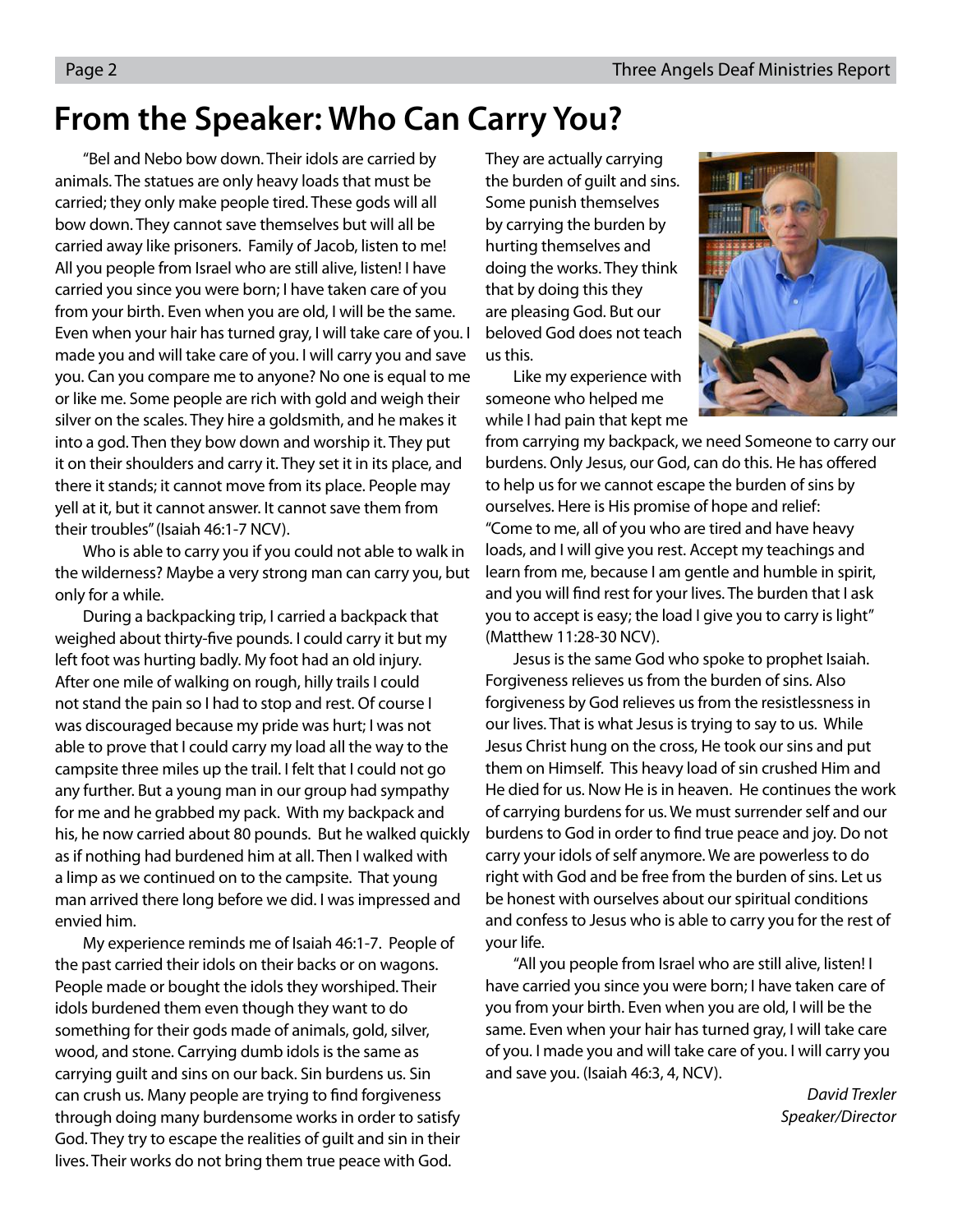## **An Important Side Trip**

 Kathy McCain and I left Arkansas to join David and Francisca Trexler for a busy weekend. On April 12, we worked at the DeafNation Expo in Texas. But the four of us wanted to take best advantage of our time in this area.

 On Sunday April 13, Pastor Trexler gave a presentation on prophecy at the Lewisville, TX SDA Church. After the meeting, the group went to Carmen and Cio Torres' home for a meal and fellowship. In the afternoon, Francisca counseled and talked privately with individuals. I saw some come out of the private meetings with tears streaming down their faces. This showed how important having someone they can talk to is. One told me that it felt good to tell someone what was on the heart.

Later, many of us went to Joe and Sandi Goodrich's home. Sandi has been a faithful servant of God, including in Deaf ministry. She spent many years interpreting and serving the Deaf. Sandi was diagnosed with ALS, or Lou Gehrig's Disease. The doctor gave her a short time to live. With a special diet, she has lived a year longer than expected, but life has been very difficult. After a short visit, we had an anointing service, putting Sandi in God's hands and asking for healing if this was in His perfect plan. The time together was very emotional for all of us.

That evening, we traveled to Oklahoma. We were concerned about driving into a very bad storm. We prayed for God's protection. We were amazed at how the very edge of the storm went over the freeway as we came through. There was little rain and we were safe.

Monday morning, we were given a royal tour of the Oklahoma School for the Deaf (OSD) campus in Sulphur, Oklahoma. I was especially excited because this is the school that my dad attended and graduated from. My dad died just four months ago, so my heart was touched when I saw several pictures of him. We met some students and visited with some staff. We were very impressed with the school and their program.

We had a special treat of having Sue Galloway giving us the tour of the school museum. Sue is Laurent Clerc's great-great-great granddaughter. Many of us are familiar with Thomas Gallaudet. But, Laurent Clerc has a very important place in Deaf history. Called "Apostle to the Deaf People of the New World," Laurent traveled back from Paris, France with Gallaudet in 1816 and together they co-founded the first school for the Deaf. Clerc, a young Deaf man and teacher, knew that he may never see his family again, but he wanted the Deaf in America to have a language. And so today, we have American Sign Language. I must admit that I was rather excited to meet one of Laurent's descendants.

Then that evening, we went to the Arbuckle View SDA Church near Sulphur. A delicious meal had been



Oklahoma visit: (l to r) Tommy and KaAnn Varner, Scharla Becker, David and Francisca Trexler, Zackary Wells, Kathy McCain, and Amanda Wells.



Esther Doss (right) stands with Sue Galloway. Sue's great-great-great grandfather was Laurent Clerc, a French Deaf man who came to America in 1816 to teach Deaf children.

prepared for us and we had a great time becoming acquainted with a Deaf member, KaAnn Varner and her husband. KaAnn Varner is the Superintendent of OSD and her husband is a coach. We also met Zackary Wells, the friendly Deaf teenage son of a recent baptized member. Hats off to Scharla Becker for being such a great host and organizer of our time in Sulphur. Scharla is a hearing SDA member and high school teacher at OSD. She knew the Trexler's when she was living in Lincoln, Nebraska.

This was a very important side trip after the DeafNation Expo. The Deaf members here are isolated and far from a large Deaf group. Even attending a Deaf camp meeting is at a great cost to them, so they rarely attend. We were also very pleased to meet the new faces and make new friends in Oklahoma.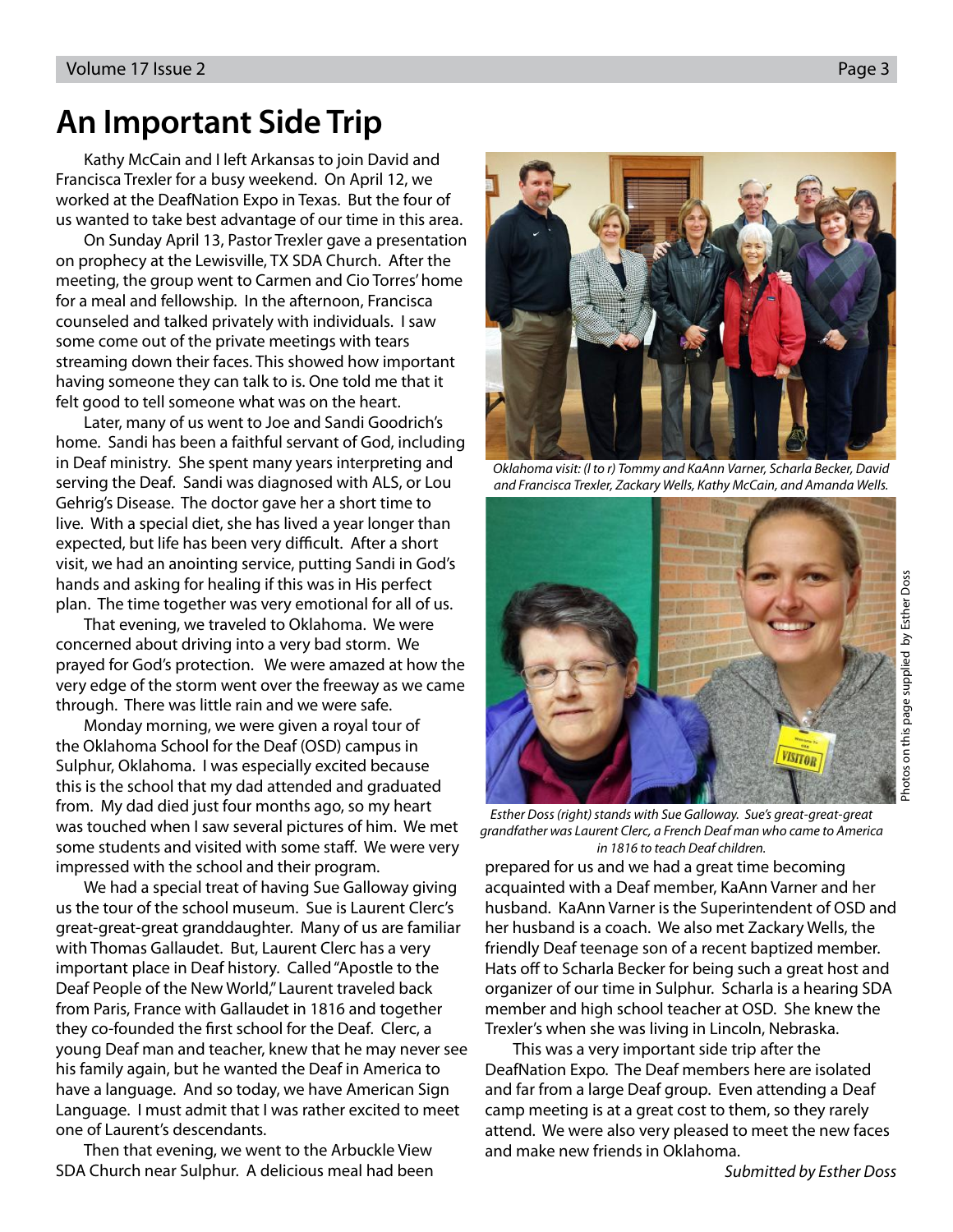## **Seed Planting During the Spring Deaf Expos**

#### **Jacksonville, Florida—March 15, 2014**

Jacksonville was host to the DeafNation Expo for the first time ever, so this was a new area for 3ADM to work. Over 3,100 people gathered from surrounding areas to tour 65 booths. One of the 65 booths belonged to Three Angels Deaf Ministries. This year's Deaf booth ministry has started with enthusiasm!

We had many visitors who were delighted to get the free bags. Some of them were curious about the words Three Angels on our banner and asked us what they meant. It was an opportunity to tell them that we were there to share the everlasting gospel with the Deaf in preparation for the second coming of Christ. They were surprised that we do not live in Florida as they wanted to know the location of our ministry locally. They were impressed with us for sacrificing our time and money to go to a distant place to share the gospel with the Deaf.

Soon after the event we received at least five enrollment cards from Deaf people for God's Way Study Guides.

David Trexler

#### **Greensboro, North Carolina—March 22, 2014**

After a few years of absence, DeafNation Expo returned to Greensboro which attracted at least 2,800 people from several states such as Virginia, South Carolina, and Georgia. Our experience there was much better than in the past when we met Deaf people of other faiths who were unfriendly to us Adventists. However, this year was different and many were very friendly and warm toward us. Like in Jacksonville some of them asked about the meaning of the banner. We had good spiritual discussions with some visitors. We drew many Deaf people despite the fact I forgot to bring the DVD player for showing the Signs of God's Love DVD. The Lord did a great work in touching the Deaf and hearing visitors.

We were delighted to meet several Deaf Adventists at our booth. Some of them stayed with us for fellowship for a while since we have not seen them for a long time.

Two ladies came to our booth. The hearing lady asked questions about our ministry while her Deaf mother talked with Francisca. Francisca was thrilled to know that the mother came from Monterrey, Mexico where she knew many Deaf Adventists. It was a small world! Now, Francisca keeps in touch with the Mexican lady for spiritual lessons.

Only Francisca and I worked in the booth at both Jacksonville and Greensboro events. The days were long and tiring. But we were surprised at how fast the time flew because we were so busy with many people who

wanted to talk with us. We had very little time for a break! After this event, nine people signed up for Bible studies with us. That is good news. We no longer measure the success of the work only through how many gospel bags we gave away. The success is partly based on the number of interests in our Bible school. Of course, we have no way to measure how many Deaf people have become interested in the truth through Signs of God's Love DVDs. Some of our visitors tell us that they enjoyed them. We know that while they were enjoying watching the DVDs, they were learning truth.

David Trexler

#### **Overland Park, Kansas - April 5, 2014**

Bruce and Susan Buzzell from St. Louis and I met in the Kansas City area to work in 3ADM's booth. Bruce and Susan knew a number of people due to living a few hours away and Bruce also met old school mates.

A lady stopped by our booth and recognized me from a DVD that she had seen. Her pastor had picked up the DVD at the DeafNation Expo in Chicago, IL some time ago and showed it at the Assembly of God Deaf Church where she attends. Several times we have heard that our DVDs are shown in churches of various denominations. Praise God! We never know where our DVDs and other giveaway materials will go.

While a woman studied our banner, I studied her familiar face. She asked about the words Three Angels on our sign. After we told her the meaning, she said, "I have never heard that before. Where in the Bible can I find that?" So I pulled out my Bible. She repeated to herself, "Revelation 14: 6-12." She then asked, "Do you know Francisca and David... I do not remember their last name. They are good friends with a friend of mine in Indiana." I signed David and Francisca Trexler's name signs. "YES! You know them?" she asked excitedly. "I met them at the DeafNation Expo in Puerto Rico last year."

Turns out that this woman's friend in Indiana has been studying with Francisca through our Deaf Bible School and has been sharing what she learned with this lady and others. I found out that this lady is from Tulsa, Oklahoma. She attends the same Deaf church that my Dad did. We had met before! Funny how this same woman from Oklahoma traveled with a friend from Indiana to Puerto Rico and met the Trexlers and now met us in Kansas. We had a very nice visit and, of course, she took the bag we offered her.

We had some great conversations with people, encouraging them to walk with God.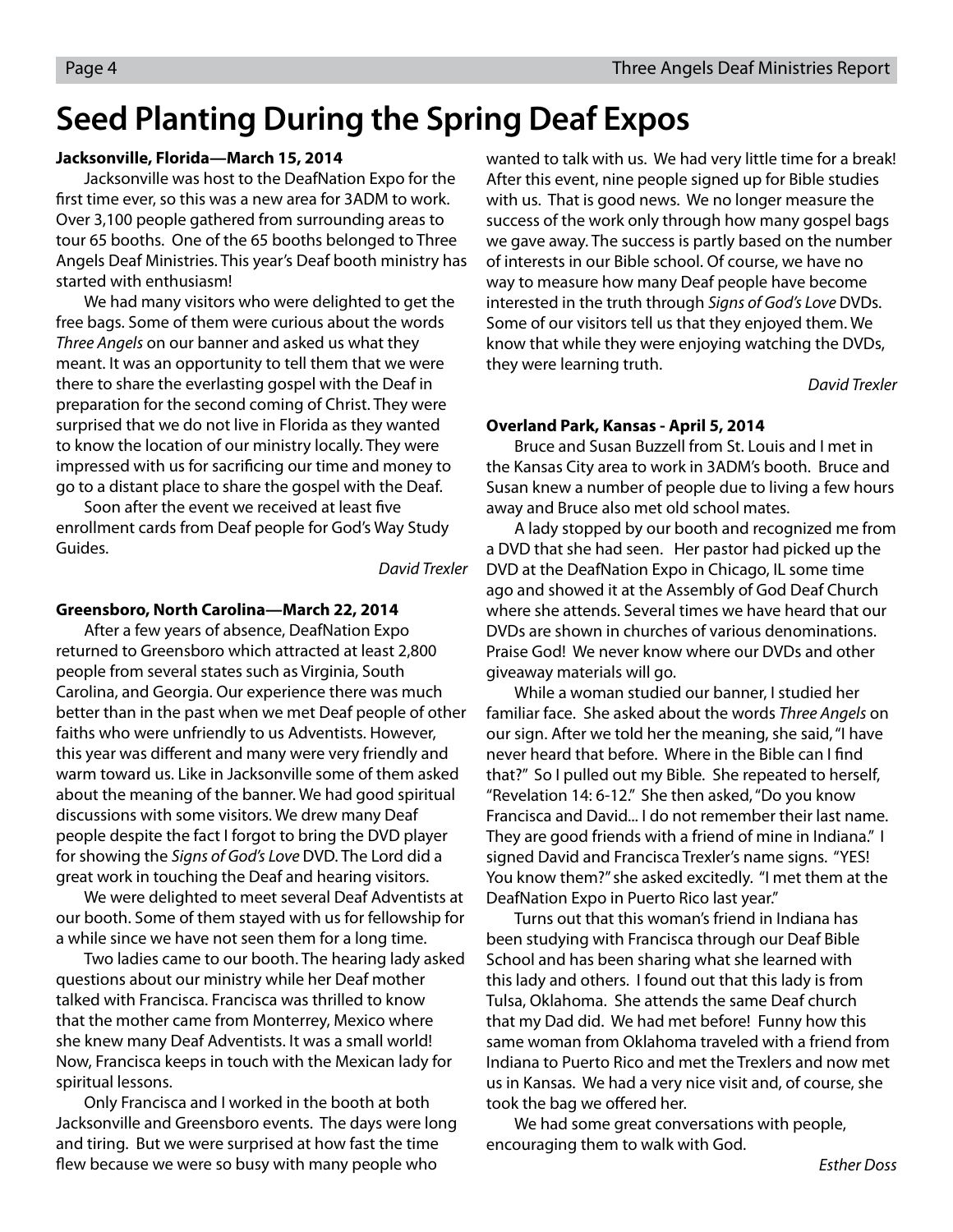#### **Irving, Texas - April 12, 2014**

Kathy McCain and I traveled to the Dallas area to help the Trexler's with the booth. This is one of my favorite locations for DeafNation Expo because the people are so warm and very friendly. 3,300 people swarmed the hall. We saw many new faces. But many old faces also stopped by allowing us to continue developing real friendships with them.

A couple recognized me from our booth in Las Vegas two years ago and came up to say a big hello. This couple lives in Ohio but were in Texas to be with a dying brother. This man shared his testimony with me two years ago. He was a pastor but had a terrible experience and did not receive the needed support from the church members. Frustrated, he ended up walking away from the ministry and God. A short time before meeting him in Las Vegas, the man came back to God and church. I remembered that he was emotional about his experiences. He assured me in Dallas that he was continuing to grow in Jesus as was his sweet wife. We had a pleasant reunion and shared our love for Jesus.

We also saw several Deaf SDA members at our booth. Several stayed for a while. We caught up on some news and gave them encouragement.

The day was very busy and is now a blur. May the Holy Spirit use the seeds planted to grow much fruit! Esther Doss

#### **Reaching Deaf Souls Beyond Deaf Expos**

Not only do we share seeds of truth with people we meet at expos, but the seeds are shared! Many people go home and share the materials with friends. Just recently, we received this letter:

"I am writing to order some of your DVDs for the deaf....My deaf friend met your wife at the deaf expo in NC recently and was given a DVD - #6 of the series Signs of God's Love - he really enjoyed it and has shared it with me to view and enjoy. What a blessing your ministry is! May God continue to richly bless you and your staff."

### **Sermons in ASL Now on our Website!**

Check out our sermons in the ASL video archive on our website! Share links to videos with your friends!

**www.3angelsdeafministries.org** Click on Sermons at the bottom of the page.

In Greensboro, a lady signs up to receive The Deaf Messenger, a magazine

www.snecdeafcamp.wix.com/camp. **For information on Deaf Camp Meetings across the USA, click on Events Calendar on our website:** 

**www.3angelsdeafministries.org.**

The booth is busy in Irving. Francisca, Esther, and Kathy are all busy with

Photo by David Trexler

Photo by David Trexle

that is mailed at no cost to interested Deaf people.



booth visitors.

**SNEC Deaf Camp**

August 28 - September 1, 2014 Camp Grotonwood in Groton, Massachusetts

Speakers: Pastor Jeff Jordan and David Trexler

Activities include: swimming, boating, canoeing, hiking, and sports in a full-size gymnasium.

For more information, contact Jessica McGowan: snecdeaf@gmail.com 617-934-1371 (VP) or 508-838-5391 (voice)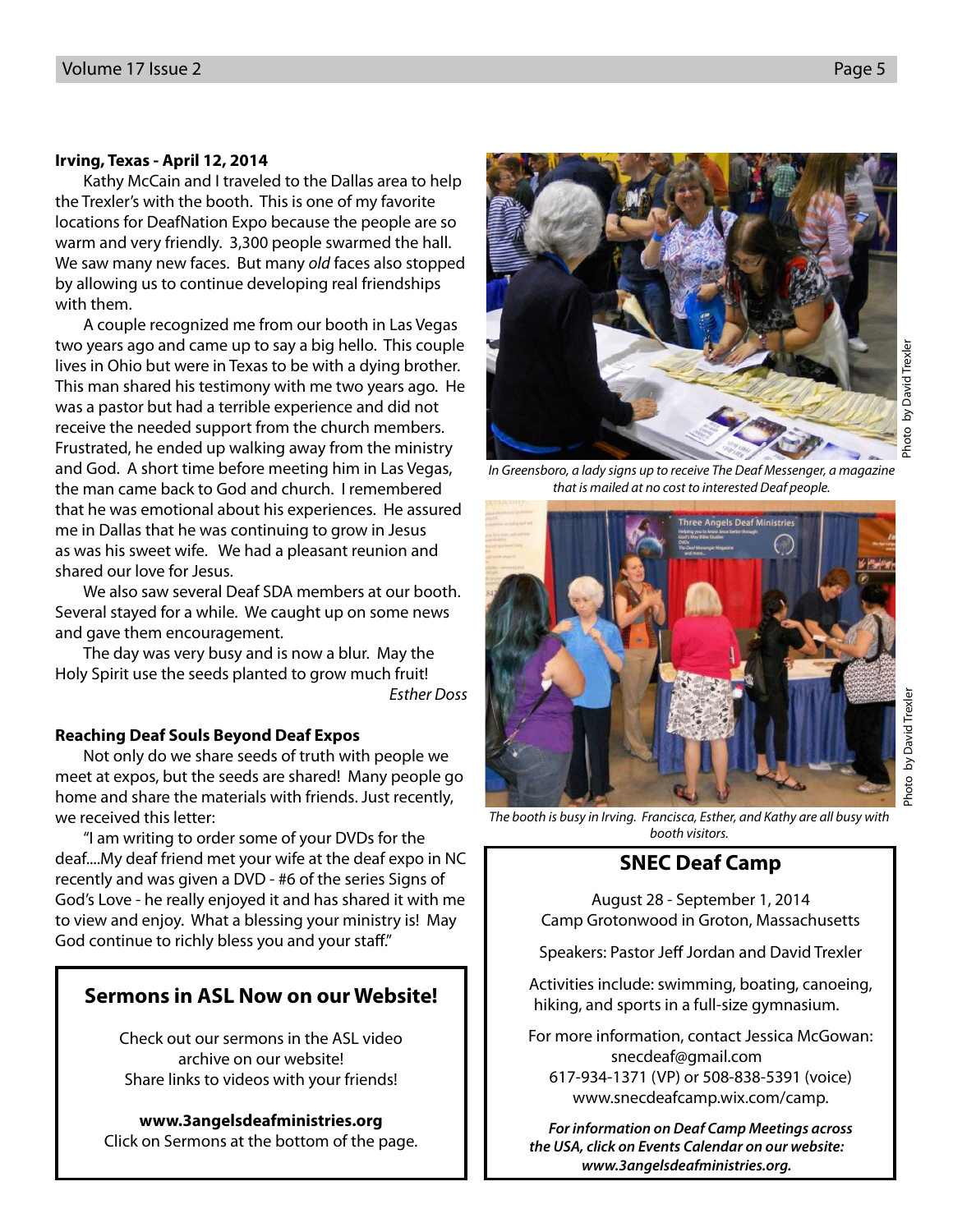### **Remembering Owen Troy Meetings Bring Interests**

In the mid-1990's the GC and NAD had set up a new online SDA Forum. It was exciting news because Deaf members could better communicate with others and church leaders by using the Internet. So, as soon as the forum sign-ups were open, I joined and became member #51. As soon as the start-up kit arrived, I got online and at that time, there

were only a few people online.

I chatted with a few NAD staff, one of whom was Owen Troy, Communications Director of the NAD. Owen asked me questions about Deaf Adventist membership, where we lived, and more. I mentioned the West Coast Deaf Campmeeting would be held soon at the Rio Lindo Academy in Healdsburg, CA. Owen was thrilled to hear the news because he planned to be in the area at the same time. Sure enough, Owen came to Rio Lindo, staying 3 days/2 nights with us all. He asked questions, offered suggestions, and gave us excellent ideas to think about. But what I remember most was his encouragement for Deaf members to set up a non-profit Deaf ministry.

When Adventist Deaf Ministries was founded on April 1, 1998, I had the pleasure to be one of three people to sign the Articles of Incorporation. On that day, Owen was on my mind due to his encouragement to do this a short time before. I knew we were headed in the right direction.

Over the years, my wife and I bumped into Owen many times, exchanged emails, and got his input on many things. Chatting with Owen was always a pleasure. Owen always wanted to know how things were going with the Deaf work and made us feel like royalty.

We will always cherish those times with Owen. He had a positive impact on many others, including Deaf ministry. We look forward to seeing him again when Jesus comes soon!

#### **3ADM Board of Directors**

Bruce Buzzell, Chairperson Paul Kelly, Vice-Chairperson Chuck McGehee, Treasurer George Belser Marvin Budd Amanda Colgan Alfred Griffith Julius Vold

**3ADM Staff** 

Jim Hovey

David M. Trexler Speaker/Director Esther M. Doss Public Relations & Development Francisca Trexler Bible School Director/Chaplain

The Revelation of Hope evangelistic meeting was running for three weeks at the Madera SDA Church, about 20 miles north from Fresno, California, from February 7 to March 1. One Deaf lady received a handbill in the mail. She became interested to know what it was all about. She called the church to see if there would be an interpreter available. The church found an Adventist interpreter named Razonda Munyaradzi. The Deaf lady did not come alone. She brought four other Deaf people with her. Her husband is a Deaf pastor of a Sunday-keeping church.

As a result of the meetings, 24 hearing people were baptized. As for the deaf people, they want to continue to learn more before they are baptized. The Fresno SDA Deaf group and Razonda are continuing to support them. Pray for them as they continue with the Bible Studies.

Bob Plubell



Deaf members, Deaf visitors to the evangelistic series, and an interpreter share a meal after worship services at Maderas SDA Church in California.

### **Donations**

#### **In Memory of...**

Sylvia House by Dorothy Gradt Florence Nevin by Lorraine Schell David H. and Mildred Trexler by John Trexler John Tunison by Southern New England Conference Deaf Group Robert Watson by Esther Doss George Wendel by Valerie Wendel-Filkins

#### **In Honor of...**

Marvin Budd by Luis Leonor Sandra Laur by Nellie Harris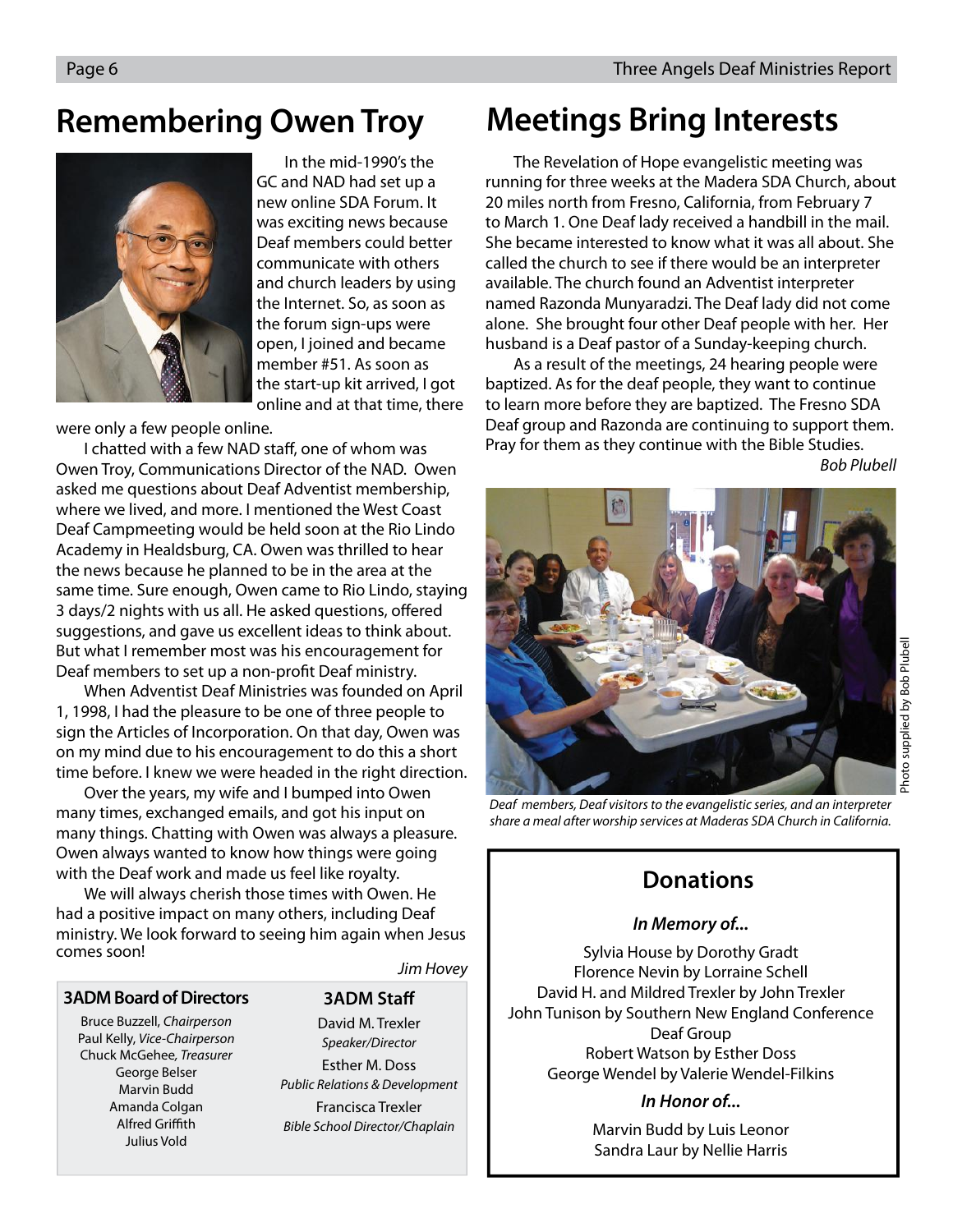## **3ADM Catalog -- All prices include USA shipping**

 $\overline{\phantom{a}}$ 

| <b>AMAZING BIBLE TRUTHS SERIES (7 DVDs)</b><br>\$65.00<br>14 Bible topics in ASL by Francisca Trexler. (No voice)                                                         | THE FINAL EVENTS OF BIBLE PROPHECY (DVD)<br>\$12.00<br>In Hard Case<br>In Paper Sleeve \$5.00                                                                 |
|---------------------------------------------------------------------------------------------------------------------------------------------------------------------------|---------------------------------------------------------------------------------------------------------------------------------------------------------------|
| THE REVELATION OF JESUS CHRIST VIDEO SERIES<br><b>VHS Price \$40.00</b><br>DVD Price \$90.00                                                                              | What the Bible says about the last days of earth history by<br>Doug Batchelor. (43 minutes - ENGLISH SUBTITLES)<br><b>THE SEVENTH DAY (5 DVDs)</b><br>\$75.00 |
| A set of 13 VHS or DVD videos in ASL by Pastor<br>David Trexler. Includes study notes. (With voice)                                                                       | The history of the Sabbath. (CLOSED CAPTIONED)                                                                                                                |
| \$5.00<br><b>SIGNS OF GOD'S LOVE #1 DVD</b><br>Salvation and God's love (with voice)                                                                                      | <b>CAN YOU HEAR US?</b> (Booklet - 10 copies)<br>\$10.00<br>A quick reference quide to Deaf Ministry.                                                         |
| \$5.00<br><b>SIGNS OF GOD'S LOVE #2 DVD</b><br>What happens when you die? (with voice)                                                                                    | <b>MARGIE ASKS WHY, EASY READING EDITION</b><br>\$7.00<br>A fascinating book about the battle between God<br>and Satan.                                       |
| <b>SIGNS OF GOD'S LOVE #3 DVD</b><br>\$5.00<br>God's law of love (with voice)                                                                                             | <b>STEPS TO CHRIST, EASY READING EDITION</b><br>\$7.00<br>A book that leads us to a better relationship with Jesus.                                           |
| <b>SIGNS OF GOD'S LOVE #4 DVD</b><br>\$5.00<br>The Sabbath (with voice)                                                                                                   | THE STORY OF REDEMPTION, EASY READING<br>\$7.00<br>Tells how sin began and how Jesus will save His<br>people from sin & eternal death.                        |
| \$5.00<br>SIGNS OF GOD'S LOVE #5 DVD<br>Jesus' second coming (with voice)                                                                                                 | <b>EASY-READING BAPTISMAL STUDIES</b><br>\$20.00<br>28 fundamental beliefs studies for baptismal candidates.                                                  |
| \$5.00<br>SIGNS OF GOD'S LOVE #6 DVD<br>Heaven and choices (with voice)                                                                                                   | <b>SIGN LANGUAGE COLORING BOOKS</b><br>\$8.00<br>A set of 3 coloring books: Creation, Moses, and Jesus.                                                       |
| \$5.00<br>SIGNS OF GOD'S LOVE #7 DVD<br>The eight laws of health (with voice)                                                                                             | \$35.00<br><b>ASL DVD LEARNING SYSTEM (DVD)</b><br>Includes 2 DVDs: "Getting Started in Signing" and "                                                        |
| <b>BIBLE ADVENTURES DVD</b><br>\$12.00<br>8 Bible stories for children in sign language (no voice)                                                                        | Say It With Signing."                                                                                                                                         |
| <b>OUR WORLD A THEATER IN GOD'S UNIVERSE (DVD)</b><br>\$5.00<br>The full story of the battle between God and Satan.                                                       | <b>CD-ROM: HYPERSIGN INTERACTIVE DICTIONARY OF ASL</b><br>(CD-ROM)<br>\$25.00<br>Full-motion video; age specific vocabulary.                                  |
| <b>KEEPERS OF THE FLAME SERIES (2 DVDs)</b><br>\$45.00<br>This 8-part series covers the history of the Christian<br>church, and the Adventist church. (ENGLISH SUBTITLES) | <b>ASL FINGERSPELLING LESSONS (VHS)</b><br>\$8.00                                                                                                             |

| <b>Product Name</b>           |  |  | Quantity                                                  | Price                                                | Subtotal |  |
|-------------------------------|--|--|-----------------------------------------------------------|------------------------------------------------------|----------|--|
|                               |  |  |                                                           |                                                      |          |  |
|                               |  |  |                                                           |                                                      |          |  |
|                               |  |  |                                                           |                                                      |          |  |
|                               |  |  |                                                           |                                                      |          |  |
|                               |  |  |                                                           | Total                                                |          |  |
| <b>Name</b><br><b>Address</b> |  |  |                                                           | Please make your check or<br>money order payable to: |          |  |
| City<br>Zip<br><b>State</b>   |  |  | <b>Three Angels Deaf Ministries</b><br><b>PO Box 1946</b> |                                                      |          |  |

**Greenbelt, MD 20768**

**\*\* Please print. Contact us for orders outside the USA for shipping costs.**